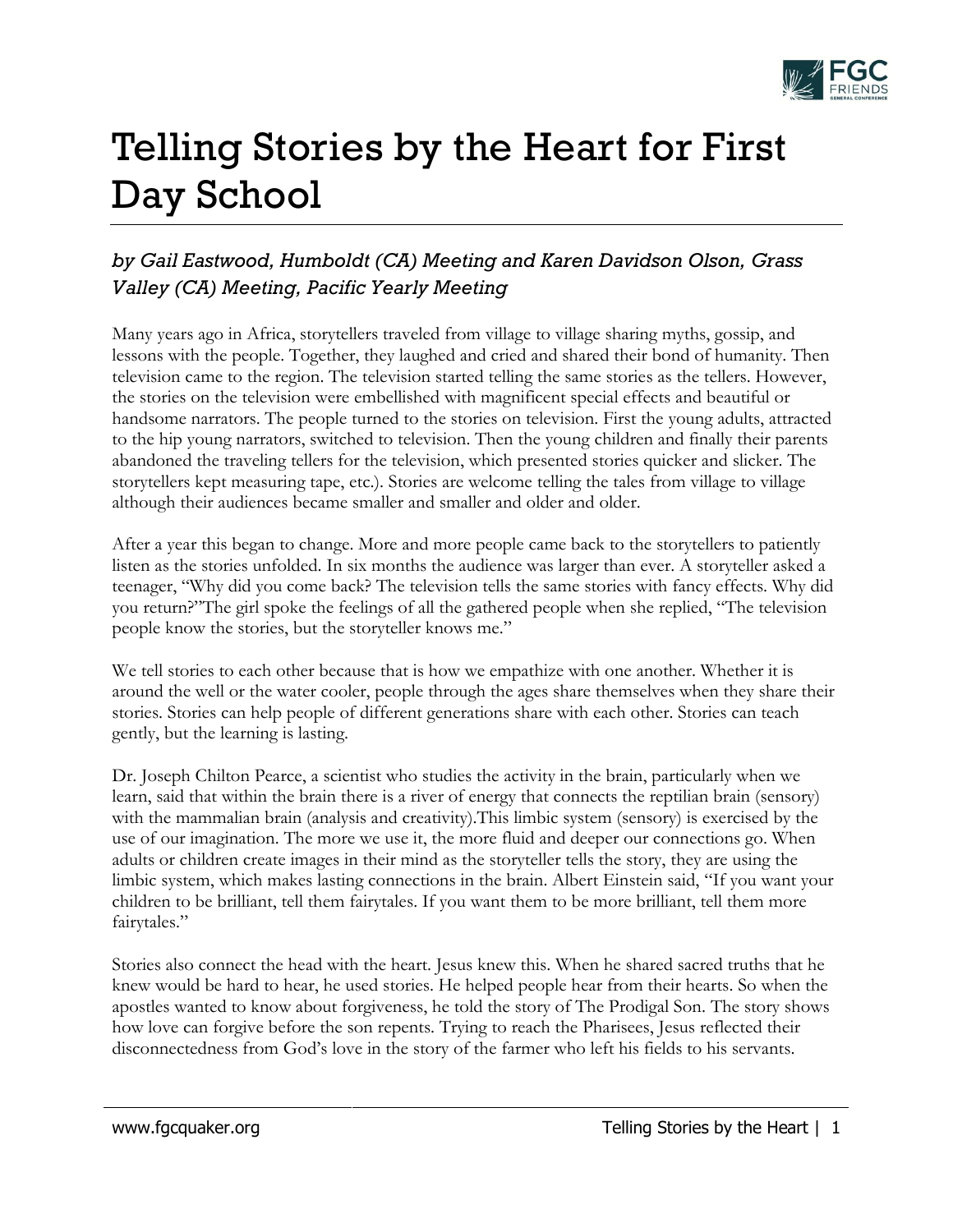

When he sent his son to collect the harvest, the servants killed the son. Some stories reach the heart better than others.

## *Karen's Hints for Telling Stories in First Day School*

Storytelling can be scary. It's hard to let go of the book. Here are some suggestions that can help you feel more confident in learning and telling a story.

- 1. Find a story that excites you or touches your heart. You have to read many stories to find the right one. Your personal experience stories are usually the most powerful.
- 2. Learn the story by heart, not by memory. Sometimes you might want to memorize a phrase:"Run, run as fast as you can. You can't catch me, I'm the Gingerbread Man."
- 3. If you are learning a story by heart from a book, read it three times and then close the book. If you are doing a story from memory, write it down and read it three times and put it away.
- 4. Now see the story in your mind's eye. Visualize the characters. What does Goldilocks look like? What does the Bears' home look like? Is it a rock structure or a wooden house? What is Goldilocks feeling as she goes into their house? Go through the story in this manner. Notice you haven't spoken any words yet.
- 5. Now think about the bare outline of the story. If there are any details (place, names, dates, etc.) that you have forgotten, go back to the original written story. You will probably be shocked by how vivid the story is now.
- 6. Put the visualizations and the story together. Give voice to the characters. (This is my favorite part. I like to do it in front of the mirror.)
- 7. Tell the story OUT LOUD to yourself. The words are different inside your head. You need to hear them. (The shower can be a good place for this.)
- 8. Tell it to someone. Before you go to First Day School the story needs to be told. Anyone will do your mother, the coffee vender, your dog. Just tell it.
- 9. Share it with your children. Sometimes I set the stage by lighting a candle or singing a song. The most important aspect is for you, the storyteller, to be excited.
- 10. This sounds like a lot of work, but when you see your most child sitting transfixed in the spell of the story, it will be worth it. But be prepared for the first words to be "tell us another!" It's always good to have two stories ready.
- 11. Trust the power of telling and enjoy.

## *Karen's Favorite Story Resources*

Religious Education Committee of FGC, *Quakers on the Move*. 1996.

White, William R. *Stories for Telling*. Augsburg Publishing House. 1986.

Ragan, Kathleen. *Fearless Girls, Wise Women & Beloved Sisters*. W.W. Norton & Co. 2000.

White, William R. *Speaking In Stories: Resource for Christian Storytellers*. Augsburg Publishing House. 1982.

Komroff, Manuel, trans. *The Great Fables of All Nations*. Tudor Publishing Company. 1935.

Shah, Idreis. *The Magic Monastery*. E.P. Dutton & Co. Uchida. *The Magic Listening Cap: Folktales from Japan*.

Harcourt Brace and World. 1955. Mayo, Gretchen Will. *Earthmaker Tales*. Walker Publishing. 1991.